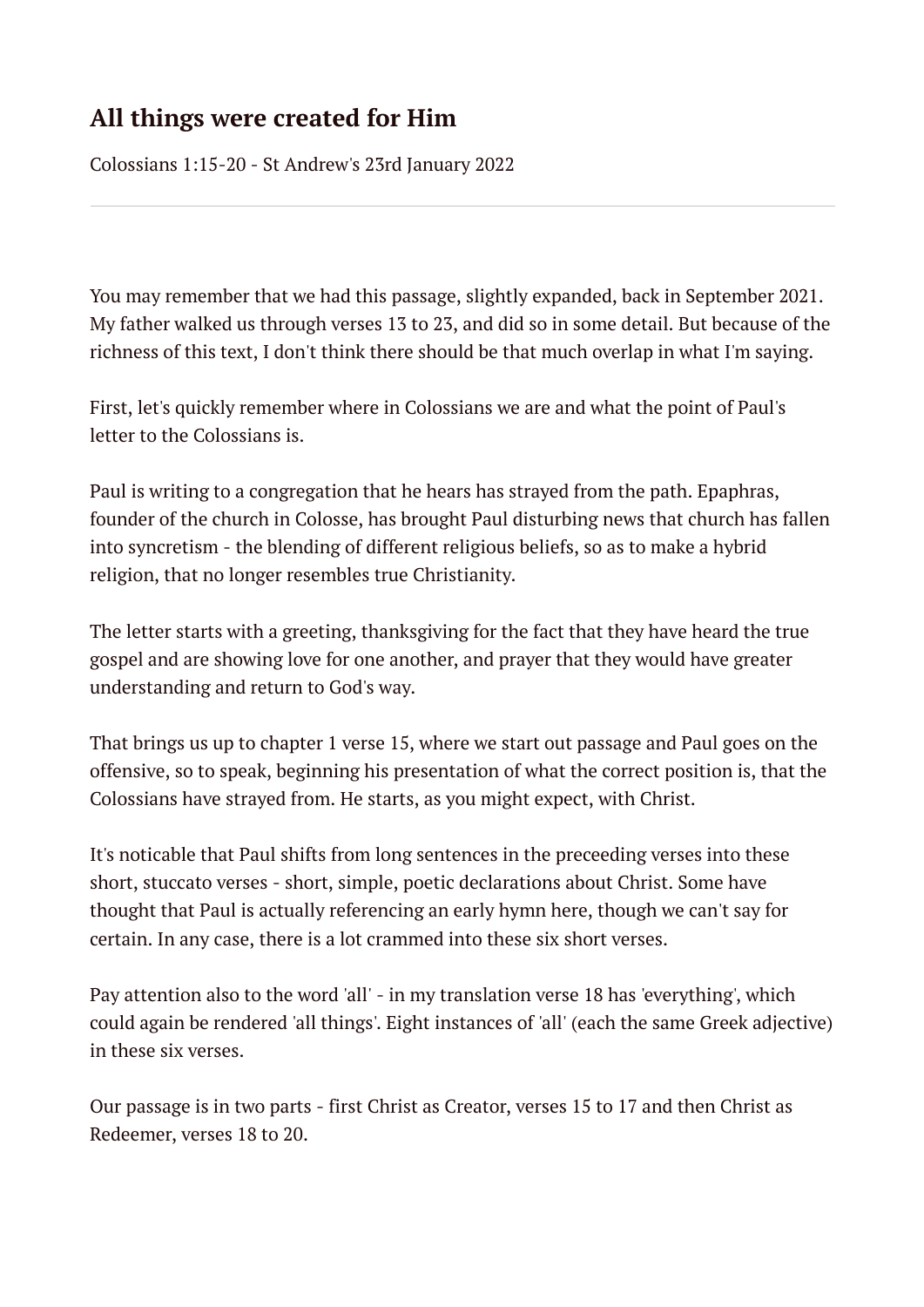# **Christ the Creator - v15-17**

*15 He is the image of the invisible God, the firstborn of all creation. 16 For by him all things were created, in heaven and on earth, visible and invisible, whether thrones or dominions or rulers or authorities—all things were created through him and for him. 17 And he is before all things, and in him all things hold together.*

Our first three verses make clear that Christ is the Creator. By Him all things were created.

### **Firstborn of all creation**

Now let's tackle one particular thing that might trip us up - this word *firstborn*.

5 years or so ago the Jehovah's Witnesses came round - we talked about whether Christ is God and this is a verse they took to support their case.

It's not necessarily obvious what this means - it could conceivably be consistent with a Jehovah's Witness view of who Jesus is. Sometimes with these things there's some meaning lost in translation, but in this case the translation is basically literal. What we really need to do is look at the rest of scripture's teaching about Christ and see this verse in the light of the whole. Now to do that justice would take all day, but let's look at somewhere else that uses a similar kind of phrase.

Psalm 89, at a point in the psalm that is talking about God's covenant with David, verse 27 it says this:

*...I will make him the firstborn, the highest of the kings of the earth.*

David remember was not the firstborn of even his own family - in fact he was the youngest of his brothers. Once he's born, he couldn't be made firstborn in the sense of literally being the first one to be born. Rather, this phrase I think refers to how a firstborn would be treated, how a firstborn inherits, how a firstborn is exalted above his brothers.

In this manner, Christ the eternal Son of God is the firstborn of all creation - he is exulted over all creation and he is, like David, the highest of the kings of the earth. Indeed he is said to sit on David's throne.

Let's look also at John 1, verse 3:

I

*All things were made through Him, and without Him was not any thing made that was made.*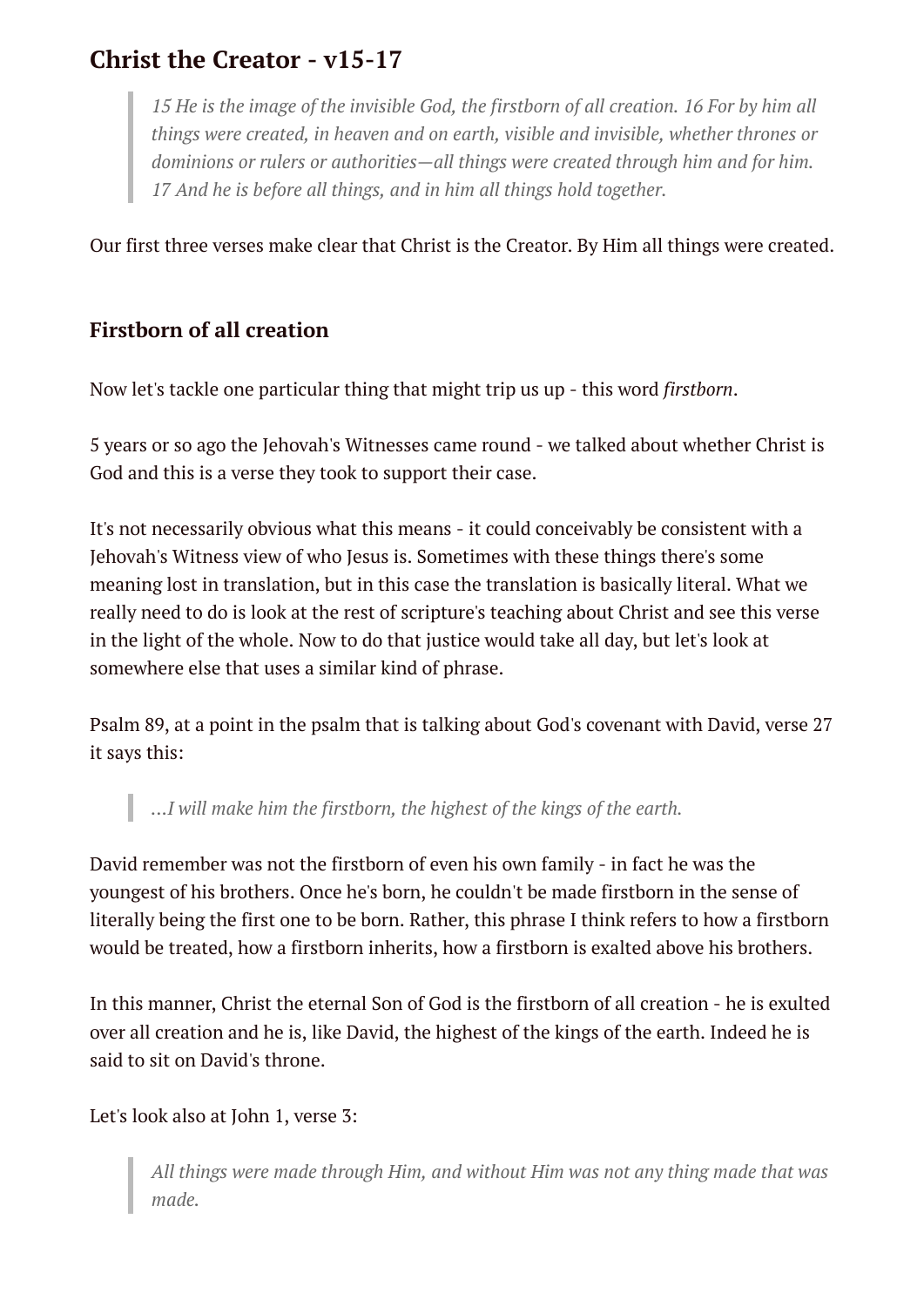It's like this verse was made for the occasion - it explicitly says that Christ is outside the set of things that were made. That is, Christ is not part of creation. He's the creator.

### **Christ active in creation**

Verse 16 - "For by him all things were created, in heaven and on earth, visible and invisible" - The Son of God is not tagging along for creation, he's an active party. Jesus didn't get thrust into the world he was not concerned with when he came to Earth. No, he was intimately familiar with it, because He made it. The work of creation is attributed to all three persons of the Trinity at various places in scripture - Father, Son and Holy Spirit are all implicated in the creation of the world. In fact, if God is one, if the persons of the Trinity are of one will, then it makes perfect sense that creation is a joint effort.

Verse 16 continues - "whether thrones or dominions or rulers or authorities - all things were created through Him and for Him". Every authority on earth or in heaven is subordinate to Him, he created them all and they all owe their existence to Him.

Verse 17 - "He is before all things and in Him all things hold together." Paul restates that Jesus is before creation - what was implicit in verse 16 is now explicit - that He, Christ, is not himself created. And creation is not a one and done deal - God doesn't, thankfully, just leave creation alone to do its thing after He has created it. Jesus is the moment-bymoment sustainer and unifying power of the universe. As Hebrews 1 says (verse 1-4):

*Long ago, at many times and in many ways, God spoke to our fathers by the prophets,* 2 but in these last days he has spoken to us by his Son, whom he appointed the heir of *all things, through whom also he created the world. 3 He is the radiance of the glory of God and the exact imprint of his nature, and he upholds the universe by the word of his power. After making purification for sins, he sat down at the right hand of the Majesty on high, 4 having become as much superior to angels as the name he has inherited is more excellent than theirs.*

Which leads us nicely onto the next three verses.

## **Christ the Redeemer - v18-20**

*18 And he is the head of the body, the church. He is the beginning, the firstborn from the dead, that in everything he might be preeminent. 19 For in him all the fullness of God was pleased to dwell, 20 and through him to reconcile to himself all things, whether on earth or in heaven, making peace by the blood of his cross.*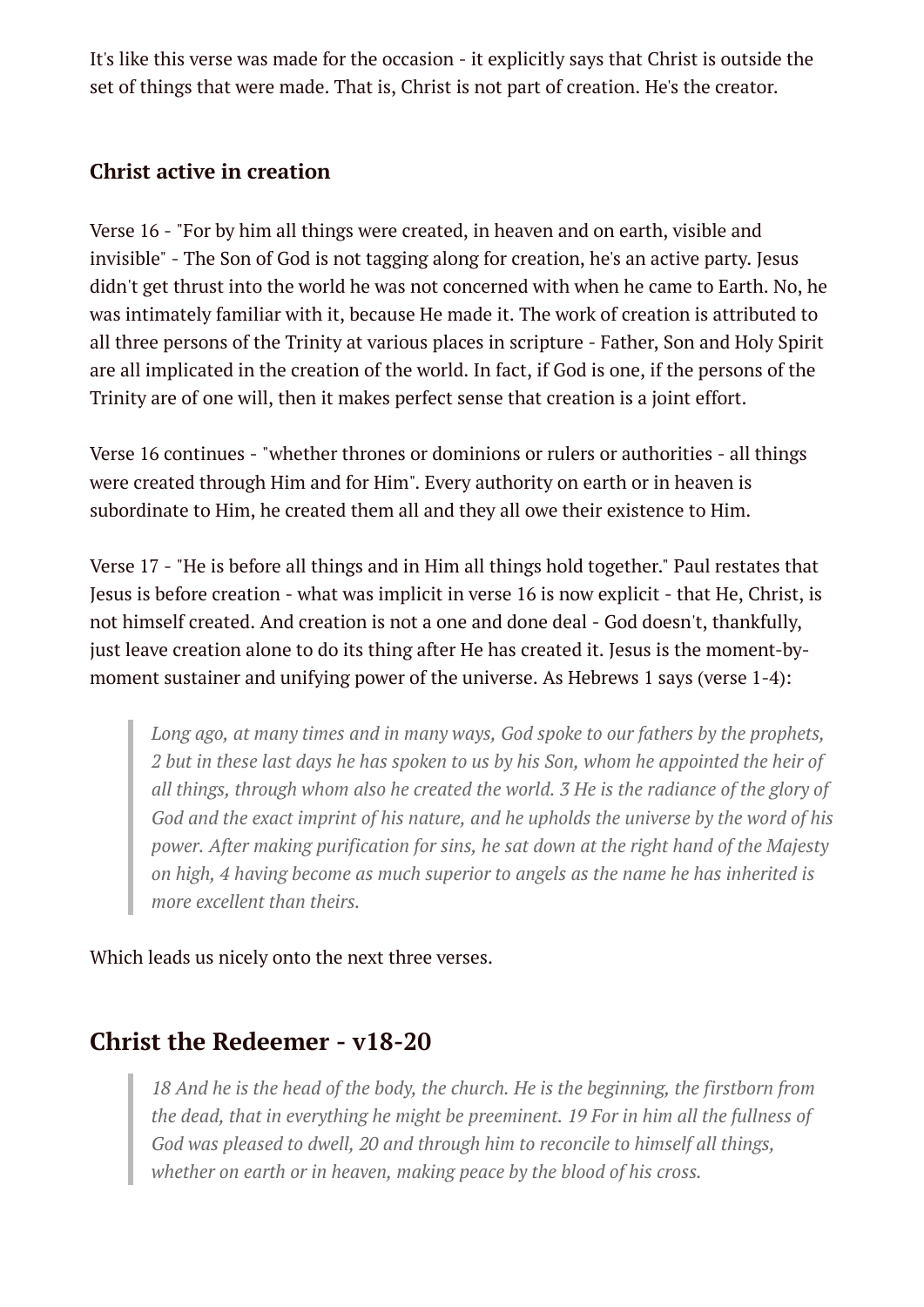In the next three verses we see Christ the redeemer. He has reconciled to himself all things, making peace by the blood of his cross.

We see in verse 18 that word again, *firstborn*. This time He is the firstborn from the dead. Christ, the resurrected saviour, first to be resurrected. Others before Jesus were raised from the dead, in the sense that life came back to their dead bodies. Think about Elijah's healing of the boy who grew sick and died (1 Kings 17:17-24) - Elijah lays on top of him and prays out loud for God's help. Three rounds of this and the boy starts breathing again. Or think of Lazarus (John 11:1-44) - Jesus commands Lazarus to come out of the tomb, and when he does he's still in his grave clothes that he was buried in. These people were more revived than resurrected - miraculous, of course, but a different quality than the ressurected Jesus and the resurrection we will experience when we are resurrected to be with Christ. Resurrection is not just heavenly CPR, God doesn't just shock you back to life - it is being remade. And Jesus Christ was the first remade man, paving the path for our resurrection.

Let's not forget what we learnt in verse 17 about what it means to be the firstborn either he is exulted above all others, he is the resurrected King. He is preeminent in creation, he is preeminent in redemption.

Verse 19 tells us how a bit about how did it - he became one of us. "In Him, the fullness of God was pleased to dwell" - that is, in a human body, God's perfect image came to Earth and lived among us.

Verse 20 - "through Him, all things were reconciled, whether in earth or in heaven" - the whole creation will be restored. There is no lack in the power of Christ's peacemaking, we can look forward to a world wholly devoted to Him. One where the relationship between God and man is brought back together and we can be like Adam in the garden again, conversing with God once more.

"making peace by the blood of His cross" - this is the way in which Christ accomplishes this reconciliation. His death and resurrection, his work on the cross to take our sin and atone for us.

# **A potential problem**

In these 6 verses we've seen Jesus Christ the creator and the redeemer. But there's possibly a slight issue we see with this. In fact, for many people, there is a glaring problem that puts them off Christianity entirely.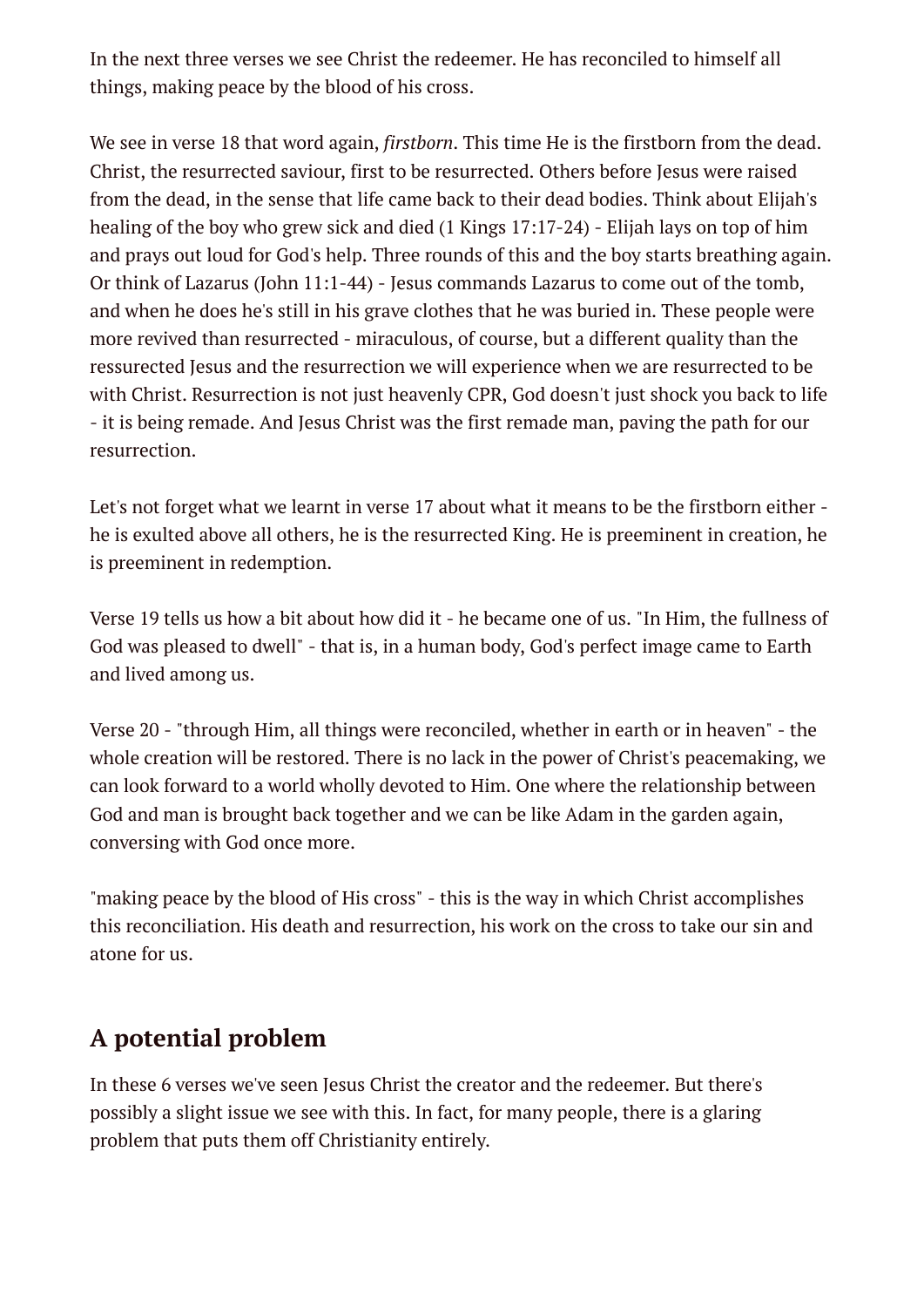God creates the world - so far so good. But then things go wrong. So God redeems, saves, the world. The problem is this - if God's so clever, why didn't he make a world without the everything going wrong part? Or if that wasn't the plan, how could an omnipotent God be so shortsighted?

I want to explore whether this is God's plan from the beginning, and whether it's a good one.

So why the fall?

### **We don't know**

The first answer, and maybe the least satisfying, is that we don't know, but we can trust that God is good and has good reasons, whether we understand them or not. I think we can do better than just this answer, but it is important that we take this answer seriously. God's purposes and plans are beyond our understanding. Isaiah 55 (verses 8 and 9) puts it like this:

*8 For my thoughts are not your thoughts, neither are your ways my ways, declares the Lord. 9 For as the heavens are higher than the earth, so are my ways higher than your ways and my thoughts than your thoughts.*

We should tread very carefully when we examine God's ways and especially if we seek to find fault in them.

#### **Free will**

Another answer to the question of the fall that we might be drawn to is the idea of free will. The argument goes that in order to give humanity free will, this requires allowing humanity to sin - to exercise free will in turning from God. So if God didn't explicitly ordain the Fall, at least he must have had to allow it or else simply be the creator of automatons, rather than real people.

I don't think this answer is all that satisfying. Firstly, free will doesn't necessarily entail evil or sin. Did Adam have free will before he sinned? Will we in our resurrected bodies, cleansed of all sin, still have free will? And most starkly, I think we could all agree that God has free will, but does no evil.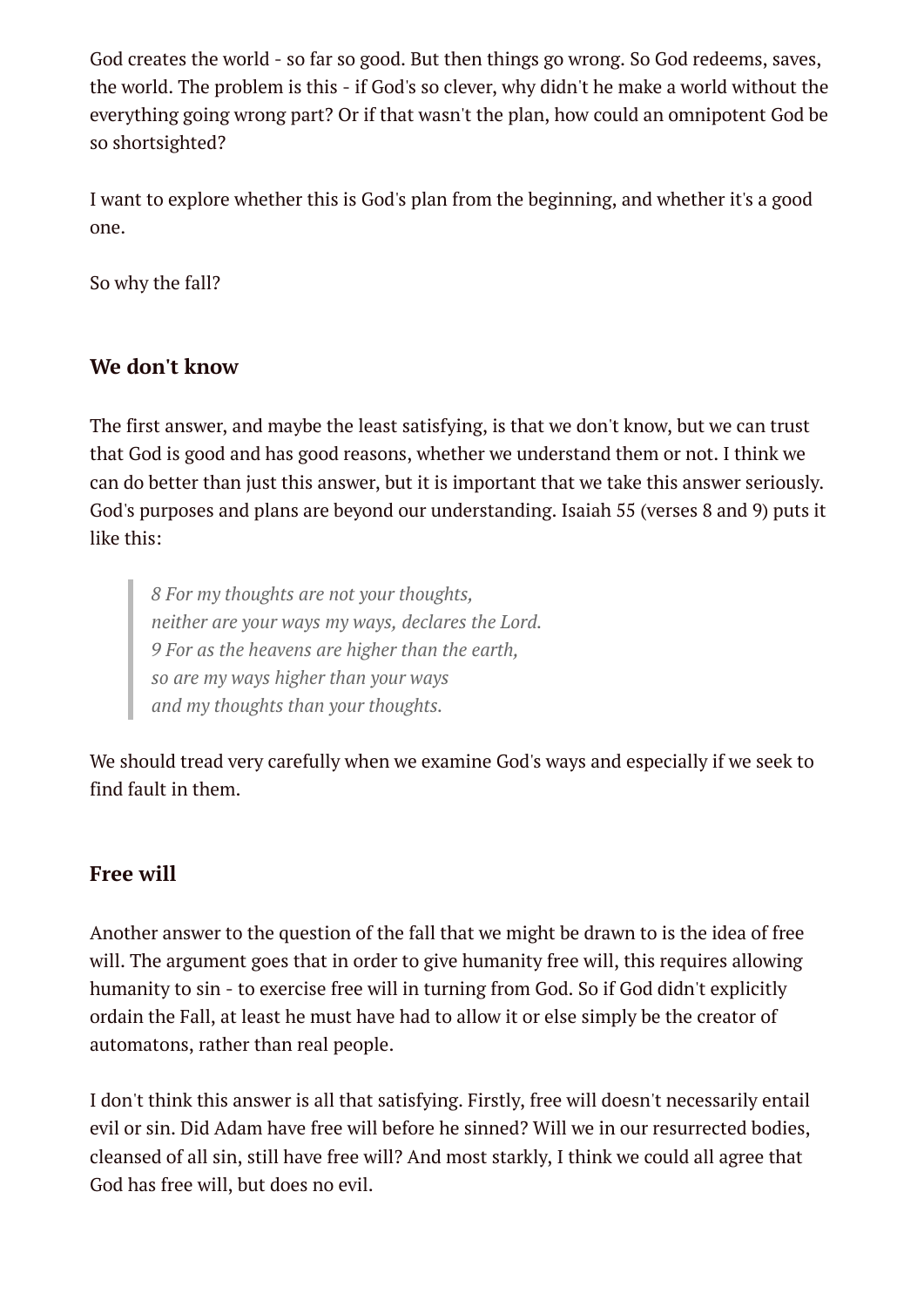Secondly, human choices are not beyond God's foreknowledge and control. As we've read, Christ is above all things, he supreme over every heavenly and earthly power. Proverbs 21 verse 1 says similarly:

*The king's heart is a stream of water in the hand of the LORD; he turns it wherever he will.*

Thirdly, we see in scripture that the fall makes us slaves to sin. Rather than increased free will through the fall, we see decreased free will - creatures unable to choose God. Jesus says in John 8 (verse 34):

*Truly, truly, I say to you, everyone who commits sin is a slave to sin.*

I don't think we find that free will is a satisfying solution to the problem of the fall. Let's step back from the question of why the fall, and look at a broader question. Why does God do anything? What is God's ultimate purpose?

## **God's ultimate purpose**

God's purpose is not primarily to promote human happiness. That's a secondary concern. His primary goal is his own glory - He is the greatest good and the ultimate purpose. Look at Ephesians chapter 1. You might be familiar with Paul's outlining of how we are chosen, adopted, redeemed, forgiven. Verse 6 tells us something of the why - "to the praise of his glorious grace". Verses 12 and 14 further tell us we saved to be"to the praise of his glory".

Consider Jesus' prayer in John 17. He starts off focused on the importance of God's glory, and everything he prays for after this is flowing from this. John 17:1-5:

*When Jesus had spoken these words, he lifted up his eyes to heaven, and said, "Father, the hour has come; glorify your Son that the Son may glorify you, 2 since you have given him authority over all flesh, to give eternal life to all whom you have given him. 3 And this is eternal life, that they know you, the only true God, and Jesus Christ whom you have sent. 4 I glorified you on earth, having accomplished the work that you gave me to do. 5 And now, Father, glorify me in your own presence with the glory that I had with you before the world existed.*

The first and most important thing that Jesus considered is glorifying God. His ultimate purpose is the glory of God. Father, Son and Holy Spirit - God's ultimate purpose is his own glory.

God's overarching purpose in all He does is the manifestation of His glory and the delighting of all creatures in His divine splendour.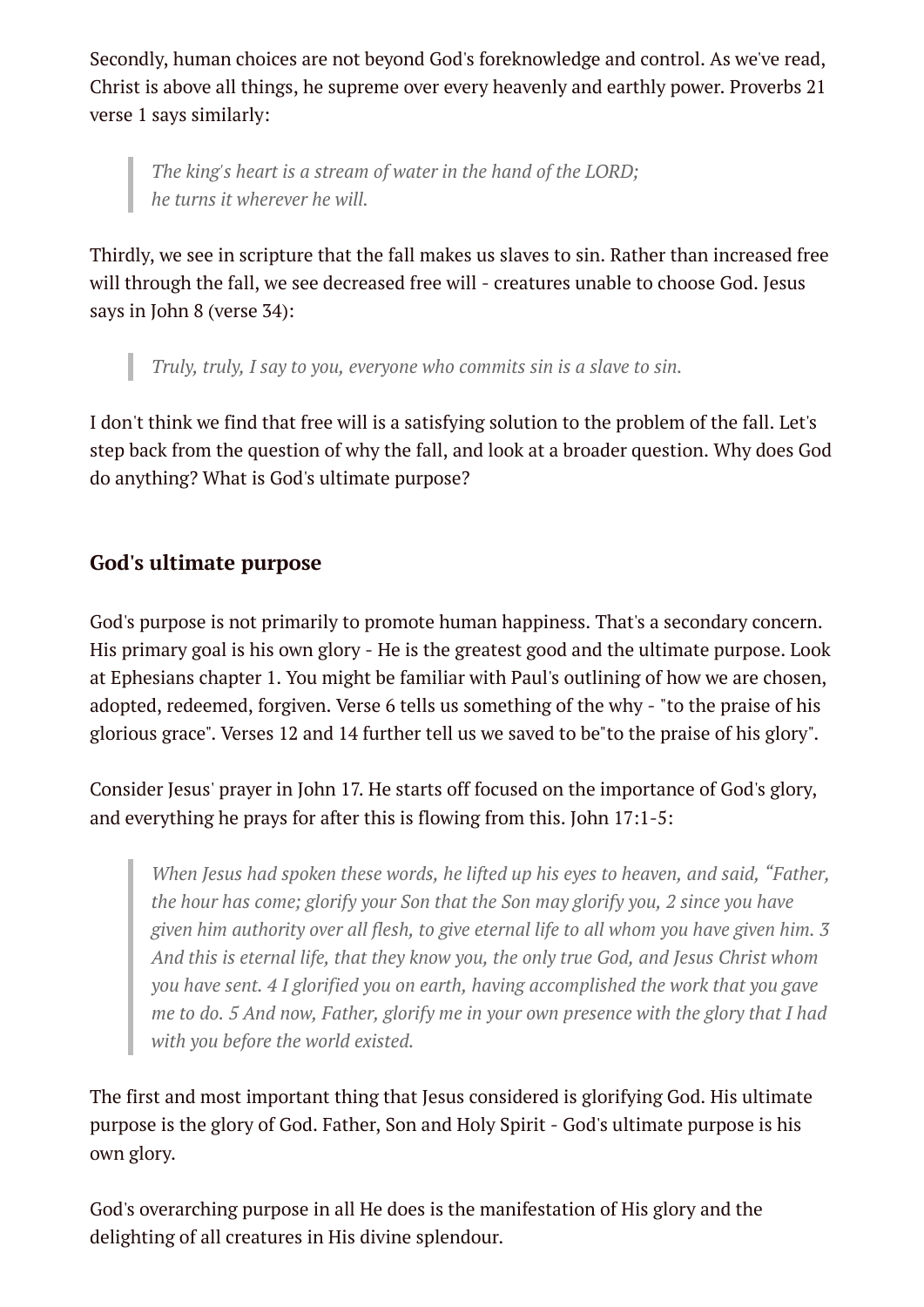So if God's prime purpose is his own glory - in creation and redemption - why allow the fall? Logically and chronologically, the fall comes between creation and redemption. Without creation, no fall. Without the fall, no redemption. Salvation presupposes sin and sin presupposes a fall.

The answer is that redemption is a greater display display of God's glory than mere creation. The fall was great evil, but redemption was greater good. Incarnation, Atonement, Resurrection, adoption into God's family, union with Christ, all greater good, all more glorifying to God than there could be without the fall.

#### Romans 9:22-24 shows us something of this:

*22 What if God, desiring to show his wrath and to make known his power, has endured with much patience vessels of wrath prepared for destruction, 23 in order to make known the riches of his glory for vessels of mercy, which he has prepared beforehand for glory— 24 even us whom he has called, not from the Jews only but also from the Gentiles?*

If the fall had happened and God had no plan to save the world, then yes, it would have been bad. But God allowed, no ordained, the fall, knowing his plan of salvation and knowing He would restore all things. A world with no fall and no salvation is less God glorifying than a world with a tragic fall but also a wondrous salvation. This was the plan from the beginning - the fall was no mistake.

God allows the fall for the same reasons he does anything at all: **for his glory**.

### **The redeemed world better than the original**

Another way we can see how redemption is glorifying to God is by comparing the world before the fall to the world after all is reconciled. Is the Garden of Eden at all like the world we will live in with Christ at the resurrection?

We sometimes talk about how God will restore things to how they were before the fall, a return to Eden. This is not incorrect, but it's also not complete.

As we've seen, Eden was not intended to be the end of the story - Adam was commanded to subdue the Earth, and rule over it - it needed stewarding and tending. It was incomplete. Eden was not so much perfect as it was a place of great potential. It was unspoiled, but also unfinished. It did not yet reach the ends of the earth, but needed man to multiply and expand it. It's a picture of the new earth to come.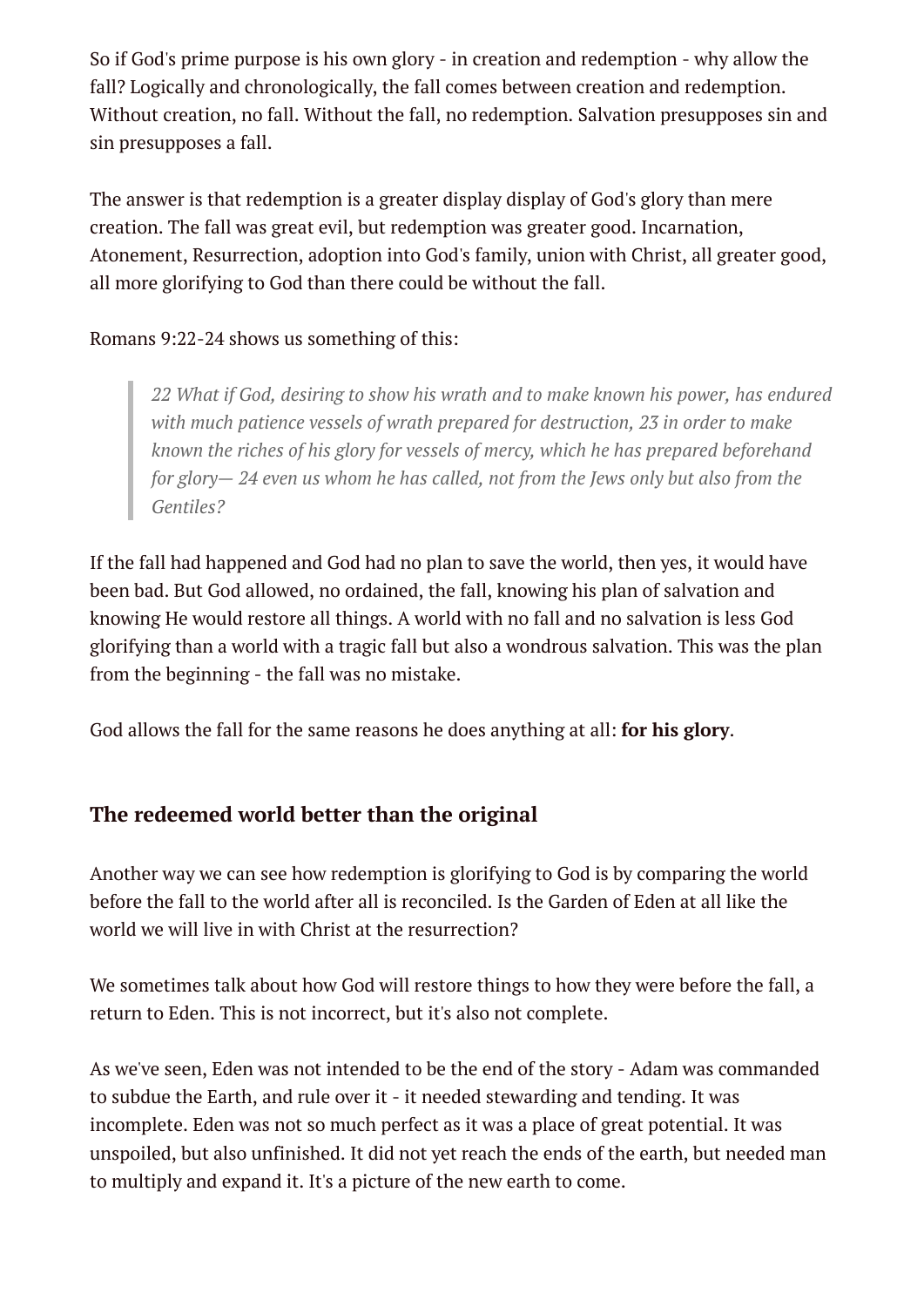But the new heavens and new earth will be far more glorious - we see some of what this looks like at the end of Revelation. Whilst we don't have the full details - they are likely beyond our comprehension anyway - we do read that we will have no need for the sun, because the glory of God will illuminate all. Rather than just hear God, as Adam and Eve did in the garden, we will see him face to face. The rivers flowing through Eden were just rivers, ordinary water. The river flowing that we see in Revelation 22 is the river of life.

We're not merely looking forward to a restoration of what Eden once was. Instead, we're looking forward to the consummation of all that Eden could be, as Jesus Christ succeeds where Adam failed.

In the long run, this time on Earth in the fallen world will be short - eternity will be all the richer because of what God has done.

# **The image of God**

I

Let's return to the start of our passage and something we sort of skipped over earlier, but that might illuminate some of what we've thought about. Verse 15:

*He is the image of the invisible God, the firstborn of all creation.*

This verse says that He, that is the Son of God Jesus Christ, is the image of the invisible God. We saw in Hebrews 1 (verse 3) that, for eternities past, Christ is:

*...the radiance of the glory of God and the exact imprint of His nature...*

Not just like God, but the exact imprint. He is of the very being of the Father. When he appears we do not see just a faint echo of divinity, but we see the very nature of God. Think of when His disciple Philip asks Jesus in John 14 to show him the Father, Jesus replies (verse 9):

*Whoever has seen me, has seen the Father.*

He is the very expression of the Father, the perfect image of the invisible God. It is in Christ that we see the God we are to glorify. In his life, death and resurrection, we see the most glorious being of all - God himself. What was invisible became visible, that we might see for ourselves God's glory.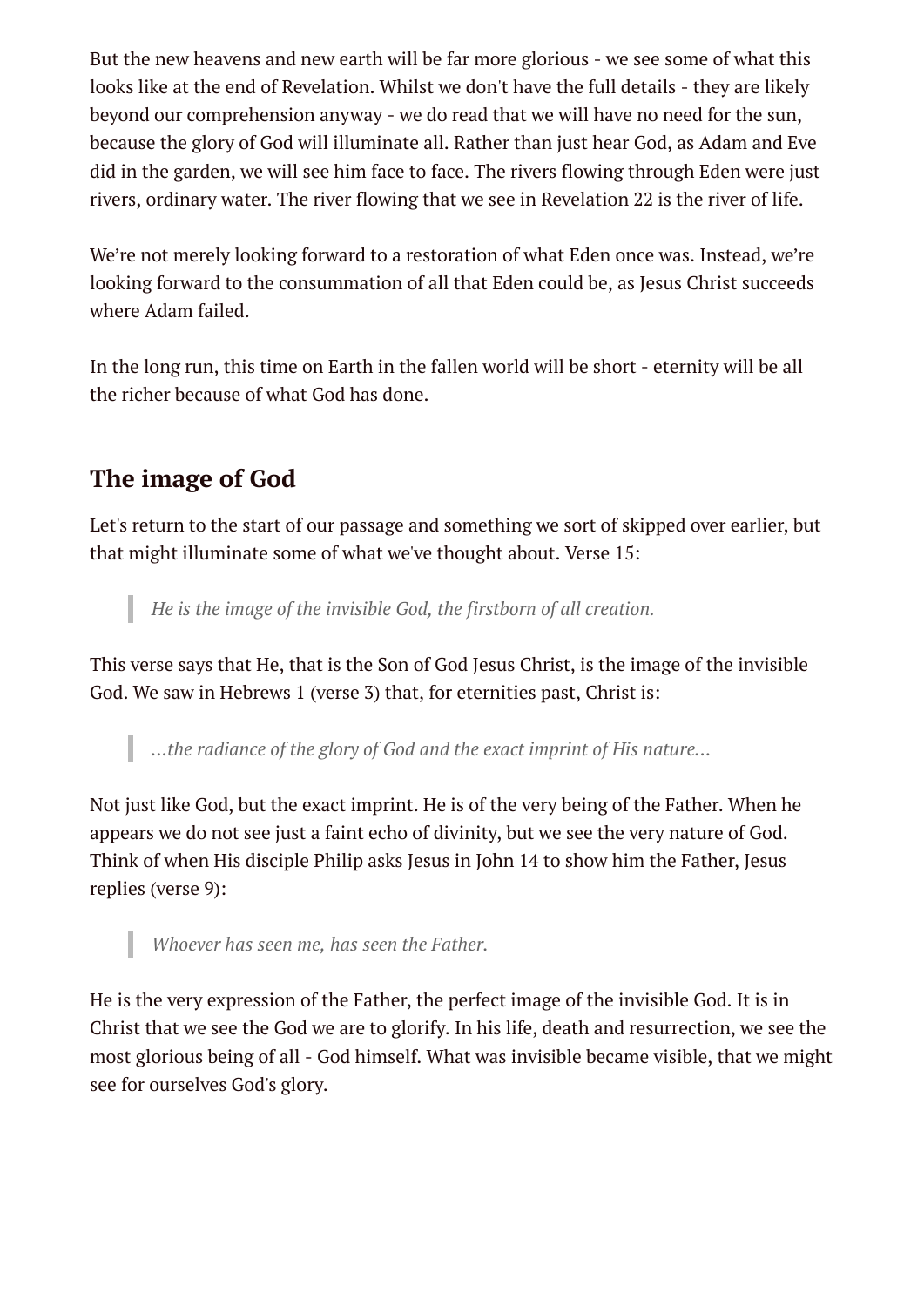### **Adam and Christ**

But you may be thinking that this isn't the only place we hear this phrase. Who else is 'the image of God'? Genesis 1 (verse 27):

*So God created man in his own image, in the image of God he created him;*

We are all in the image of God - though I don't want to explore that now. I want to look at Adam, the first man, who was created in the image of God and how he relates to God's plan for all time to both create and redeem.

Paul describes Adam as the type or pattern of the one to come (Romans 5:14). In other words, the first Adam is a picture of what Christ, the last Adam, is like.

Adam might be more literally the firstborn of creation - not in terms of supremacy, but in terms of actually being the first created man. Christ, we have seen is the firstborn from the dead - the firstborn of the resurrected human race.

Adam is given dominion over all the earth - told to rule over the creatures of the earth. Christ, actually rules and reigns over all.

In the beginning, we are being shown the end of humanity. Adam serves as an illustration of Him to whom every knee will bow and every creature submit, the last Adam, the everlasting King of all.

Luke 3:38, the end of Jesus' genealogy as it reaches the furthest back, says:

*the son of Enos, the son of Seth, the son of Adam, the son of God.*

Adam was created the son of God, specifically to be like, to mirror or reflect, the uncreated Son of God. Adam was made to enjoy the love and care of the Father, in the same way as the Son of God has always enjoyed.

Now we know how Adam's story goes - chapter 2 of Genesis is alright, but chapter 3, sin enters the world through Adam. In his sin, Adam serves as not so much a direct image of God, but a mirror image, an opposite. Where Christ is sinless and perfect and in complete relationship with God, Adam is sinful and imperfect and rebellious against God. Adam does not love God anymore and does not do what he commands, whereas Christ fulfils God's commands perfectly and loves God perfectly (which is the greatest commandment of course (Mark 12:28-34)).

Now before the fall as well, we see one more aspect in which Adam reflects Christ.